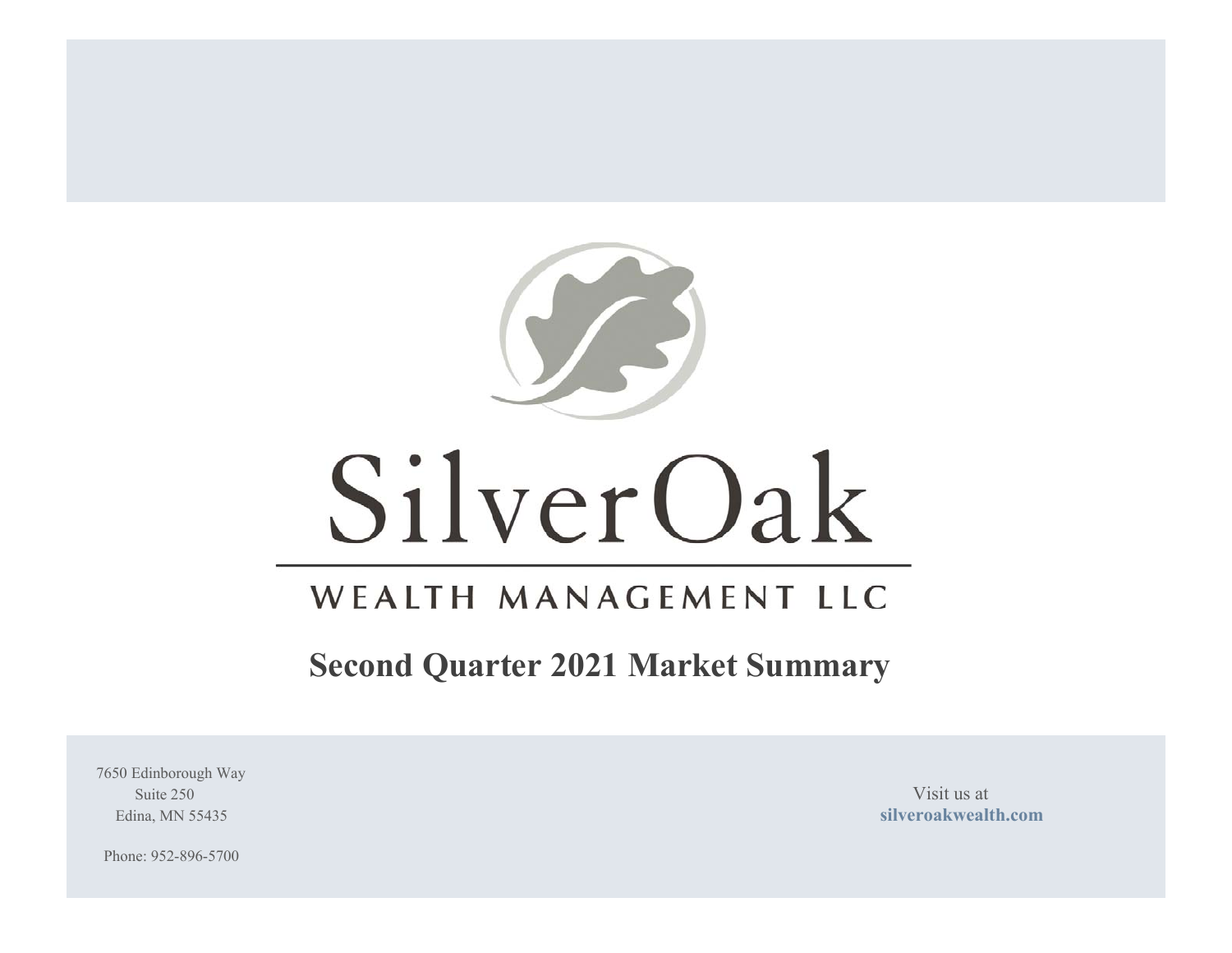# **Second Quarter 2021 Market Summary**

The second quarter was another strong quarter for virtually all asset classes, as investors have brushed aside many concerns and focused on a rebounding economy. School is out for the summer and the data is indicating social activity is nearing pre-pandemic levels as people are visiting restaurants and traveling. The quarter began with investors concerned about runaway inflation as commodity and housing prices marched higher, but inflation worries calmed down as the quarter progressed and we settled into summer, which historically is a less volatile period.

If you asked five pundits to describe the current state of the markets and global economy, you would likely get five different answers, depending on the lens they view it through. Many metrics indicate that the markets and economy are in the early part of the business cycle, with a rebounding economy, corporate earnings growing rapidly and high but declining unemployment. Other metrics such as rich valuations, aggressive underwriting and pockets of enthusiastic sentiment would indicate we are more latecycle. So how do we reconcile these differences in perception?

Focusing on one side and cherry-picking certain data can create a clear picture that inspires confidence, but it is also an example of confirmation bias. The reality is that pieces of seemingly conflicting data can often both be accurate, thus leading to a hazy outlook. Valuations are high, but earnings are growing, and valuations will naturally decline, all else being equal. Consumer and business spending is strong, which has helped keep investor sentiment high, but the current high growth rates will settle over the coming quarters as growth normalizes. Labor markets continue to improve, but the pace has stalled. When assessing the macro environment and relating it to your personal financial strategy, it is important to balance these different dynamics and to also build flexibility in to the plan, allowing long-term investors to ignore prognostications about the market's near-future.

Equities tend to do well even when inflation is rising due to strong economic growth, which is what has transpired during the year. U.S. large company stocks, represented by the S&P 500 Index, were up 8.6% during the quarter. U.S. small company stocks, represented by the Russell 2000 Index, were up 4.3% during the quarter. As interest rates declined and inflation expectations became more subdued, "growth" style stocks, which had lagged the previous quarters, rallied relative to "value" style stocks. This pause in value's outperformance as stock prices catch up to higher earnings expectations is normal. For value to resume advancement, there will need to be continued evidence that strong global economic growth will be sustained into next year without the need for further stimulus.

International stocks, represented by the MSCI ACWI ex US Index, were up 5.5% during the quarter. International stocks were leading the U.S. indices during the quarter until June, when the market rotated back, as many international markets continue to be hampered by economic reopening difficulties.

## **Broad Market Index ReturnsSecond Quarter 2021**



The Bloomberg Barclays U.S. Aggregate Bond Index, which represents a broad basket of bonds, was up 1.8% during the quarter. Credit-oriented sectors such as corporates, high yield and emerging market debt continued their outperformance, driving credit spreads towards historically low levels. Bond yields peaked at the beginning of the quarter when inflation was rising and investors questioned the role of fixed income in a portfolio. Over the past three months, yields have fallen, with investors becoming more comfortable with slightly higher inflation. When bond yields fall it can indicate lowered expectations for sustainably higher inflation; thus the bond market is indicating that initial inflation fears may have been an illusion. The past quarter is a good reminder of why not to extrapolate short-term trends indefinitely and it also confirmed the role fixed income can play in a portfolio as a means of capital preservation, providing income and diversifying away from equity risk.

### SECOND QUARTER 2021 MARKET SUMMARY silveroakwealth.com | Page 2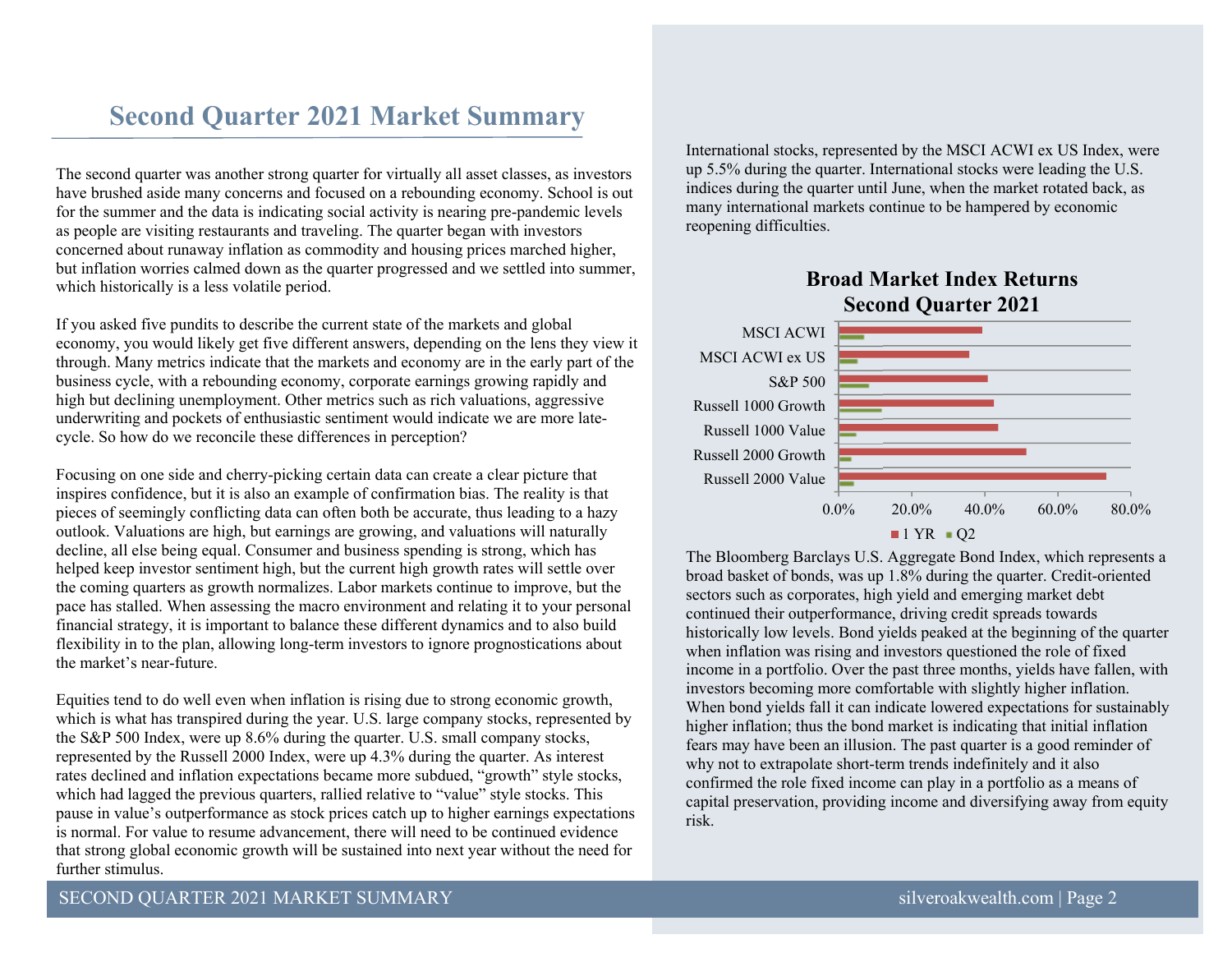In June, the Fed left rates unchanged at 0% to 0.25%. Notably, the Fed is now anticipating two interest rate hikes by the end of 2023, which is faster than previous guidance. That decision was influenced by their increased estimates for growth and inflation over the next year. They did not allude to when they will begin tapering the Fed's balance sheet, but any announcement may cause market volatility. For now, the Fed continues to affirm their accommodative stance, but they also continue to point out their desire to be flexible in reaction to new data, particularly unemployment trends.

While there have been many positives over the past few months, there are still many unknowns in the market. Volatility may increase if expectations rise for higher inflation. Valuations in many of the equity and credit markets are not cheap, thus a decline in investor sentiment could rattle markets and lead to a correction. Additionally, market prices may be overpricing the near-term benefit of any future government stimulus. However, it is normal for pullbacks to occur in upward trending markets as the market pauses to digest the changing financial data. After exceptionally strong returns in 2019, 2020 and thus far in 2021, it is reasonable to assume that the second half of the year may be choppier and not quite as strong, as investors look ahead to solid but declining growth rates.

The way one perceives the current environment is likely a good insight into their risk tolerance and investor biases. Collectively, investors have many different views, strategies they implement, personal objectives and time-horizons. It is important to develop and execute your own financial plan and investment strategy and to "play your own game". A baseball player doesn't train like a gymnast, just as a long-term investor should not follow the advice from a short-term trader. A long-term plan may sound simple to execute and lead to expectations of smooth sailing into the sunset; however, an investor must develop the fortitude to overcome the waves of unpredictable short-term markets which can be quite distracting and challenging. A well-developed long-term investment strategy can make life feel like a day at the beach, though inevitably you'll have to deal with a little sand in your drink from time to time.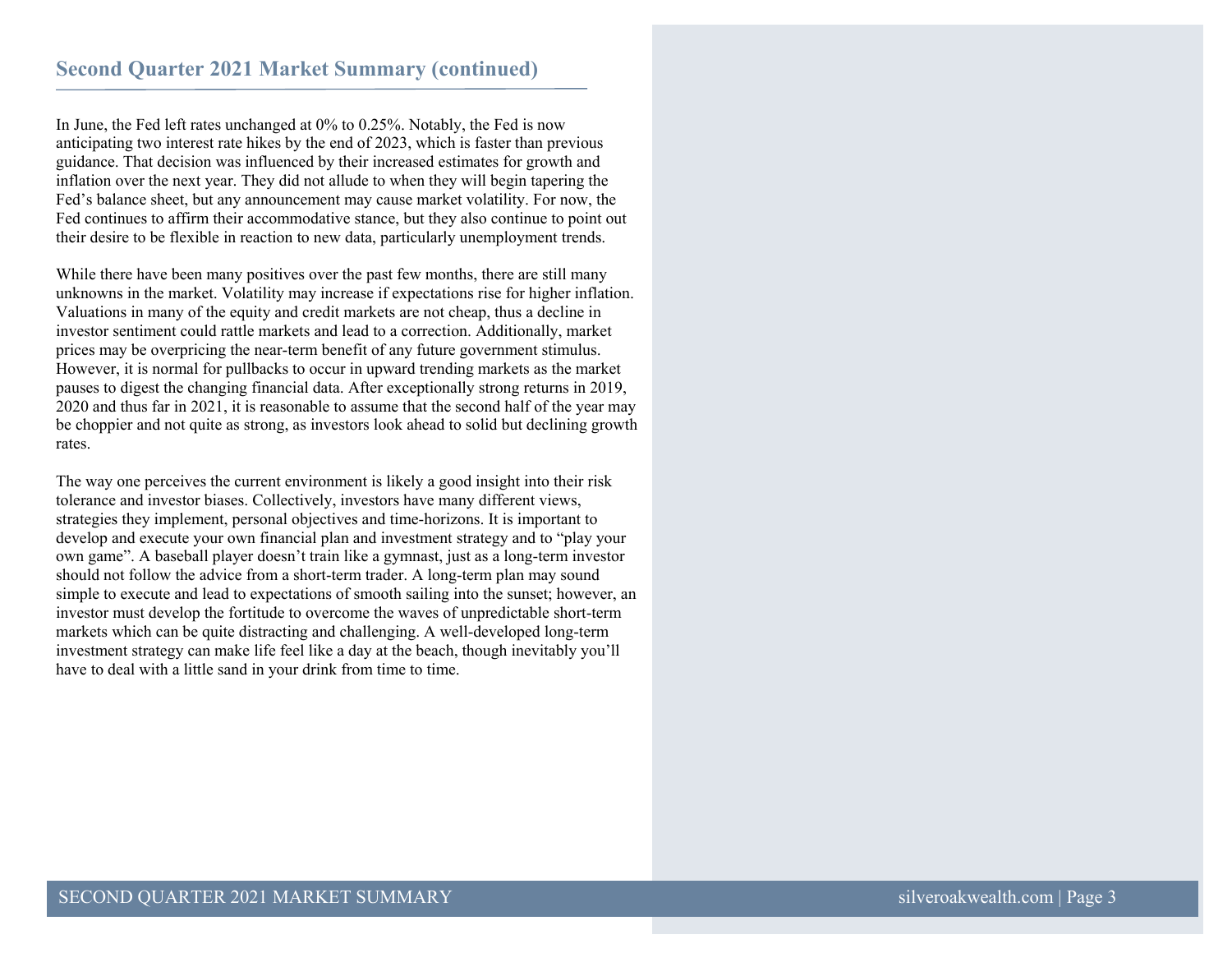## **MACROECONOMICS**

- The Bureau of Economic Analysis released the advanced estimate of second quarter 2021 real GDP, an annual rate increase of 6.5% from the preceding quarter. The increase in GDP was aided by strong growth of personal consumption expenditures, as many consumers were flush with cash and pent-up demand.
- GDP is expected to be about 7% in 2021 for the year.
- The ISM Manufacturing Index remained elevated during the quarter, finishing at 60.6 versus 64.7 in March. Typically, when the ISM Index is above 55 it is bullish and when it is below 45 it is bearish. The ISM Non-Manufacturing Index was also strong during the quarter and finished at 60.1 in June.
- In June, the Conference Board Leading Economic Index increased 0.7% month-overmonth to 115.1. The index, which is a composite of leading employment, housing, manufacturing, and market indicators, continues to increase over the past year.
- The price of WTI Crude Oil was \$73.52 at the end of June, which is 24.2% higher than \$59.19 at the end of March. The price of Brent Crude Oil ended the quarter at \$76.94, which is 21.1% higher than at the end of March. While oil prices went higher during the quarter, many other commodities such as lumber, copper, corn and soybeans saw prices peak in May and decline considerably thereafter.
- Inflation has increased over the past few months as the data reflects the weak prices from early 2020. In June, headline CPI increased 5.4% year-over-year, which was the highest level since 2008. Core CPI, which does not include food and energy, had a 4.5% increase. Used and new vehicles, airline fares, and energy prices have seen the highest increase in prices over the past year.

## **CONFIDENCE METRICS**

- Consumer confidence has shown improvement with the vaccine rollout and the reopening of parts of the economy. Consumers continue to spend on home improvement related items and are expected to spend more on services such as vacations this summer.
- The University of Michigan Consumer Sentiment Index final reading for June was 85.5, which is higher than 84.9 in March. The graph on right shows the sentiment rebound.
- The Conference Board's Consumer Confidence Index June reading was 127.3, up from 114.9 in March.



#### **University of Michigan Consumer Sentiment Index as of 6/30/21**

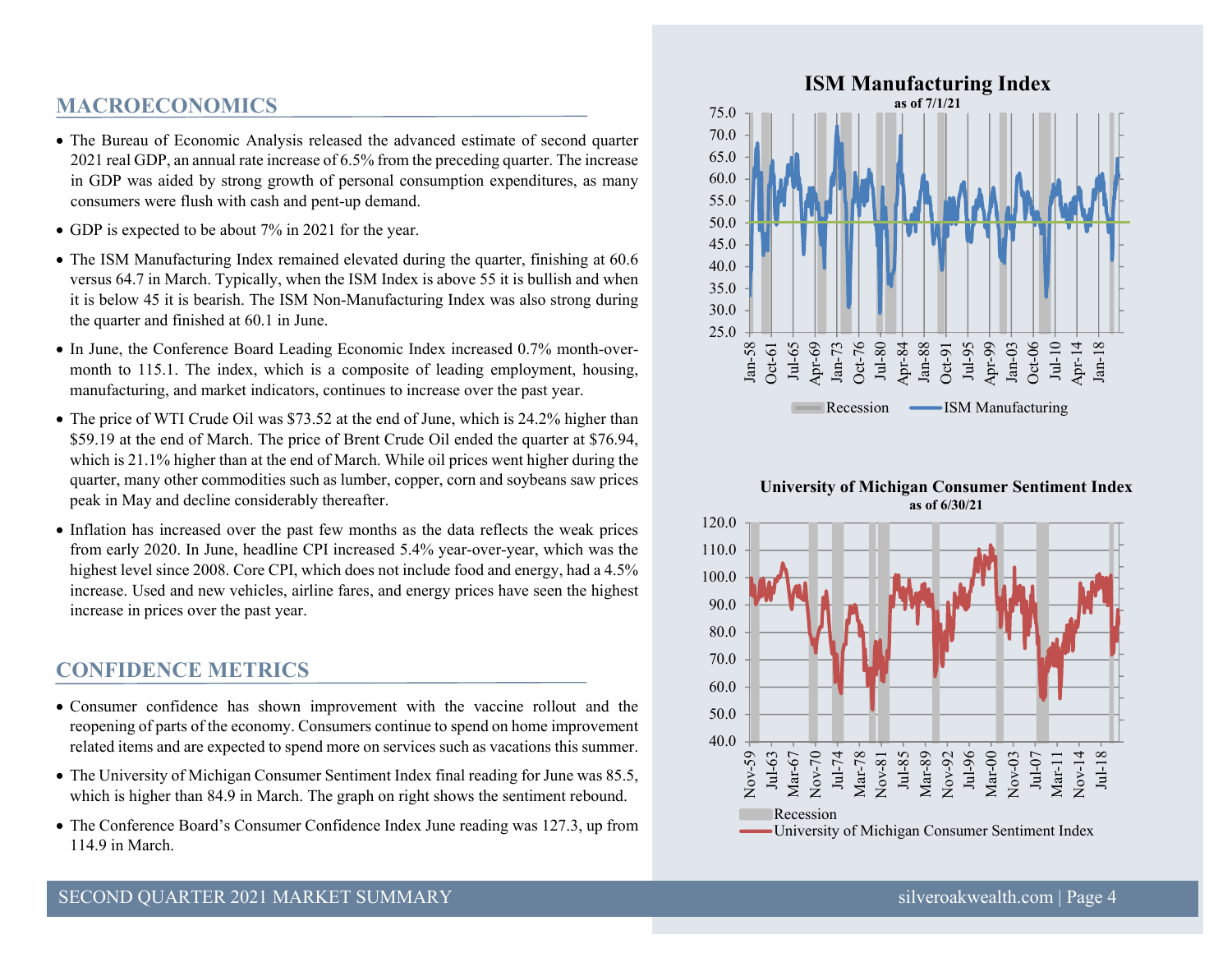## **HOUSING**

- The housing sector has been very strong over the past year, with pent-up demand fueled by low interest rates and low inventory levels. Low mortgage rates should continue to support the sector. However, home sale prices have soared, as have input costs, which will be a headwind for the housing sector going forward.
- Preliminary existing home sales decreased in the quarter, with a monthly average annualized rate of 5.83 million units, down from 6.30 million units in the first quarter. Unsold home supply remains at historic low levels.
- The preliminary existing home sale prices for the quarter were 23.4% higher than the levels of one year ago. Prices have accelerated higher this year as demand has greatly outstripped the constrained supply.
- New home sales were up slightly during the quarter on a year-over-year basis. Median new home prices were significantly higher during the quarter on a year-over-year basis.
- S&P Case-Shiller 20-City Home Price Index (seasonally adjusted) showed home prices rose over 16.9% year-over-year in May. Of the locations in the Index, home prices in many major cities in western states have risen the most over the past five years, while many major cities in eastern states have seen weaker growth. Housing trends will continue to shift as workforces become more mobile and millennials start buying homes.
- Housing starts continued to be strong to meet high demand. However, permits, which are a leading indicator, declined in June off very high levels in the first quarter. Higher input costs, higher home prices and a lack of labor may impact demand short-term.

## **EMPLOYMENT**

- The labor market has seen mixed data but generally the trend has been positive. There is currently a mismatch of high labor demand and weaker labor supply, which continues to be effected by potential laborers' COVID concerns, need for child care and enhanced unemployment benefits.
- During the quarter, nonfarm payrolls averaged 567,000 jobs added per month. JOLTS Job Openings have risen considerably as employers are having trouble filling positions.
- The unemployment rate decreased during the quarter to 5.9% in June from 6.0% in March. Initial Jobless Claims have now declined to March 2020 levels. Many of the jobless claims are in the restaurant, leisure, retail and education sectors.



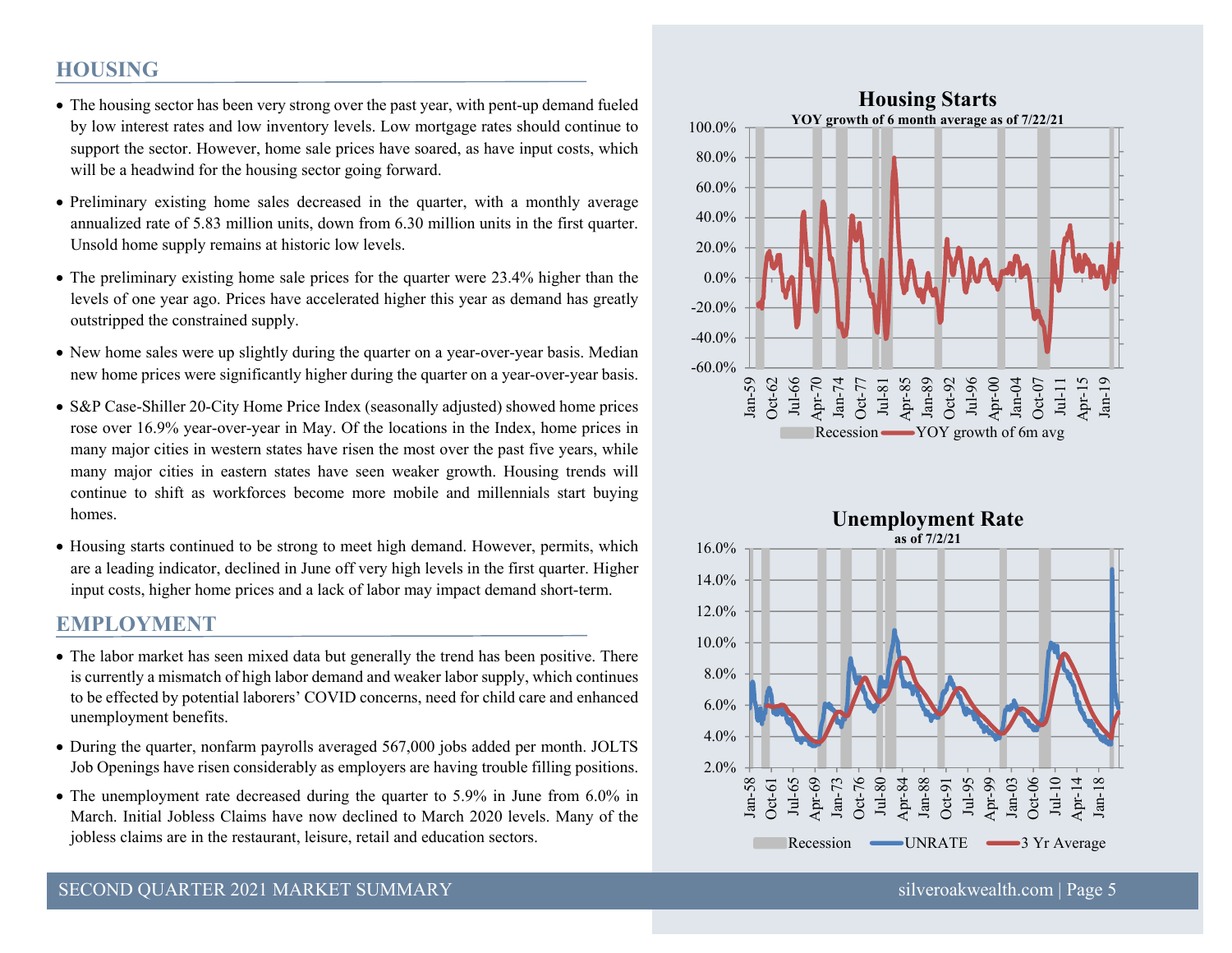## **FED POLICY**

- The Federal Open Market Committee (FOMC) kept the federal funds rate at a target range of 0.00% - 0.25% in June. However, the Fed altered their interest rate guidance as they are seeing higher growth and inflation, thus they are now forecasting two rate hikes by the end of 2023.
- The Fed did not make adjustments to their asset purchase commitment and they will continue "until substantial further progress has been made toward the Committee's maximum employment and price stability goals". This guidance indicates that the Fed will remain accommodative but they will be flexible based on data.

## **FIXED INCOME**

- During the second quarter, U.S. Treasury yields slightly increased on the short-end of the curve, with an increased likelihood that Fed will raise rates sooner than previously expected. However, the yields on the intermediate and long-term parts of the curve fell reflecting the bond market's lowered expectations for future economic growth.
- Short-term interest rates are controlled or heavily influenced by central banks, whereas long term interest rates are controlled by market forces and economic growth.









es<br>SECOND QUARTER 2021 MARKET SUMMARY silveroakwealth.com | Page 6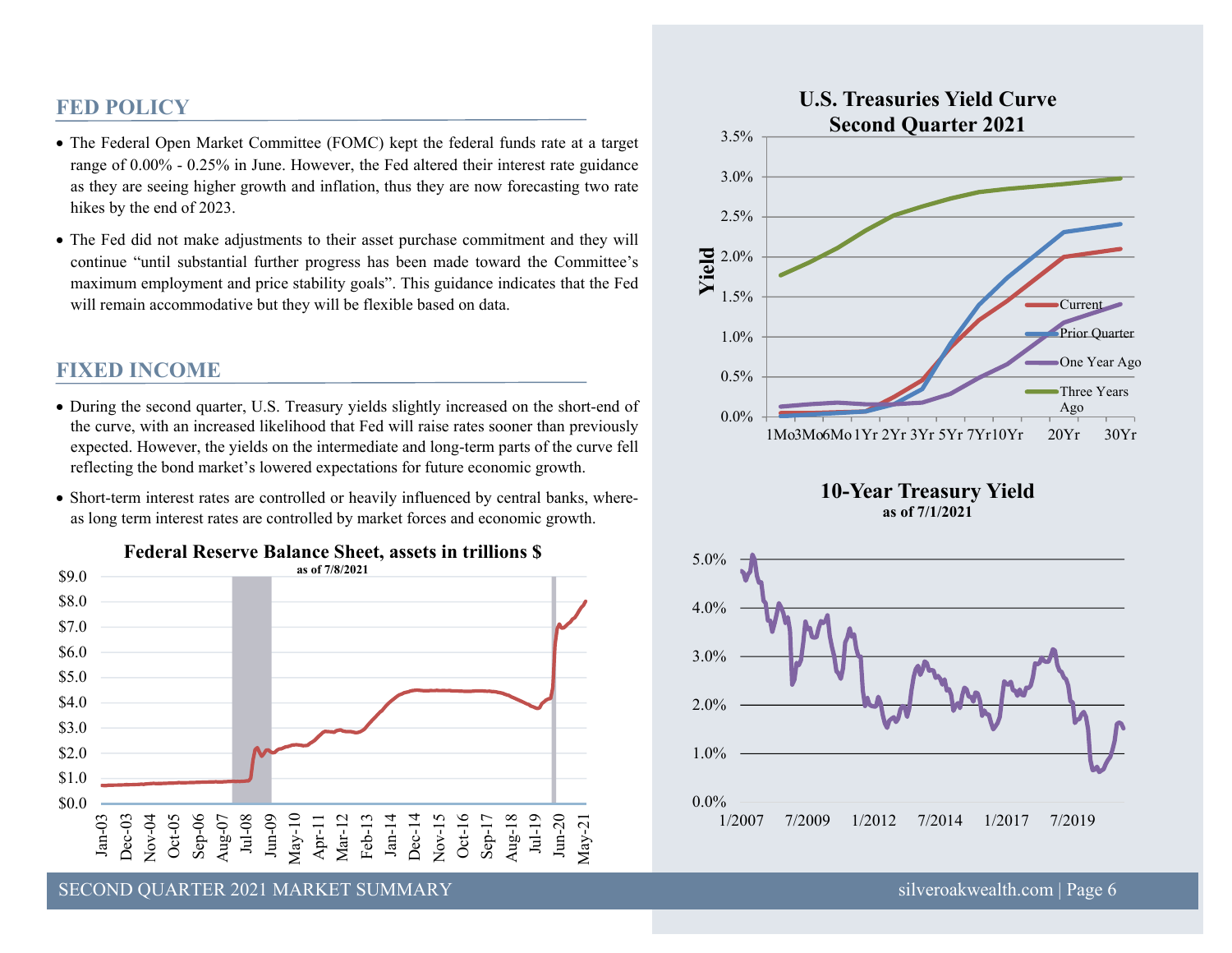## **FIXED INCOME (continued)**

- During the quarter, the Bloomberg Barclays U.S. Aggregate was up 1.83%, as interest rates decreased. Credit focused sectors, such as corporates, high yield, and emerging market debt continued their outperformance as credit spreads tightened.
- Mortgages were weak during the quarter as the market reacted to the disclosure that the Fed discussed tapering purchases in the June meeting.
- Municipals had another strong quarter as new federal support benefits state and local municipalities.
- Credit spreads are near their historic lows, indicating that a lot of the positive economic growth and earnings are baked in and there is not a lot of room to tighten further. Thus, returns in many fixed income sectors will be weaker over the next year relative to last year's returns.



# **Credit Spreads - High Yield**

## **Fixed Income ReturnsSecond Quarter 2021**



1 YR Return 2Q Return

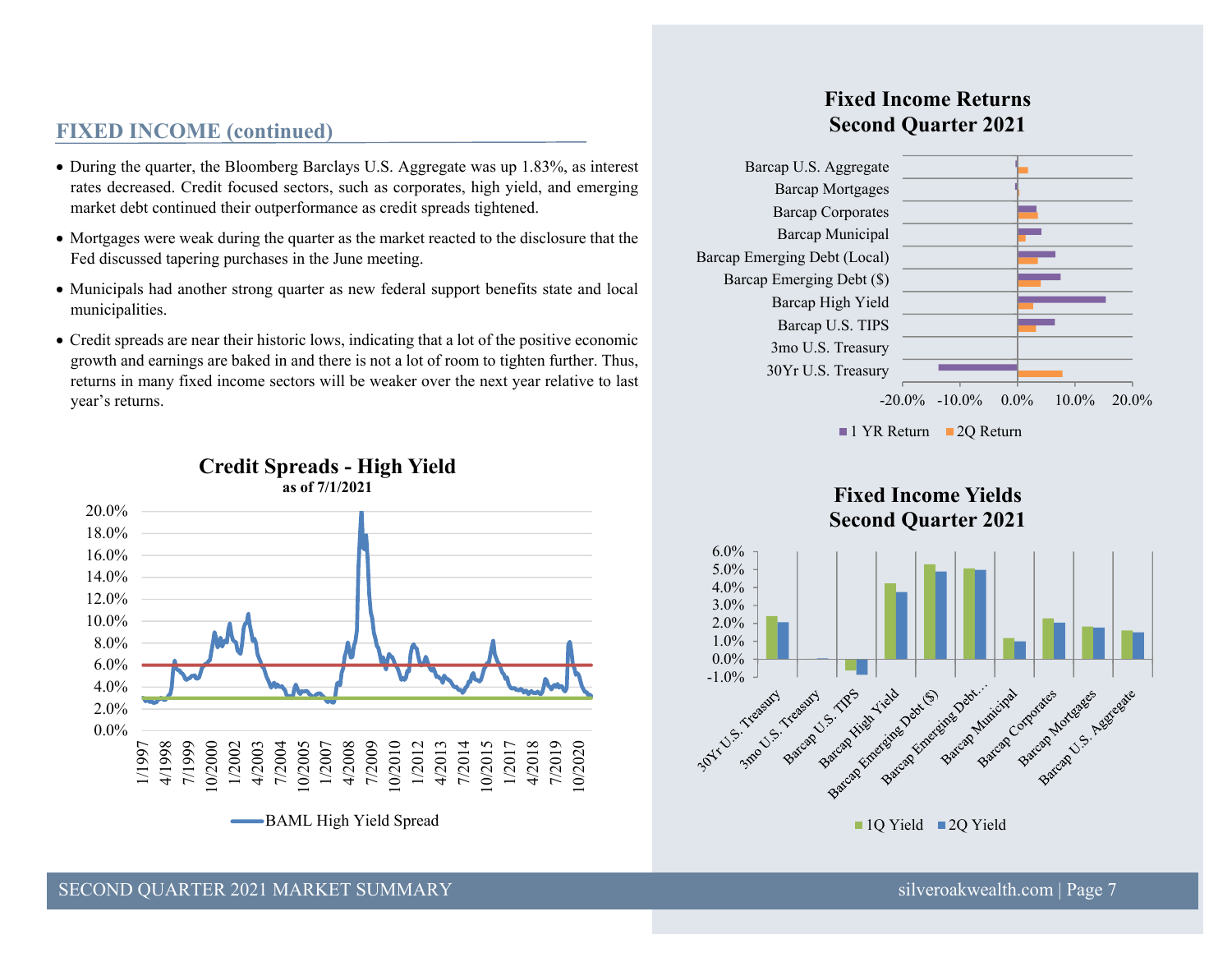## **EQUITIES**

- Equity markets had a very strong quarter as economic data has come in strong. There are many positives that are supporting the markets, including more fiscal stimulus coming, accommodative monetary policy, healthy consumer balance sheets and resilient consumer and business spending.
- Growth rebounded in the quarter and outperformed value stocks. Nonetheless, value has outperformed over the past nine months after years of underperformance.
- Global supply chains are still disrupted, which has caused an increase in prices in certain parts of the economy such as autos and commodities.
- Fiscal and monetary policy will likely continue to be drivers of asset returns in 2021. In addition, COVID variants are challenging the reopening of global economies and thus expected growth.

## **U.S. Value vs. Growth Relative Equity Performance (as of 6/30/21)**



## **Equity & Fixed Income Market Annual Returns (as of 6/30/2021)**

Barclays US Agg Bond  $\blacksquare$  S&P 500  $\blacksquare$  MSCI EAFE  $\blacksquare$  MSCI EM





### SECOND QUARTER 2021 MARKET SUMMARY silveroakwealth.com | Page 8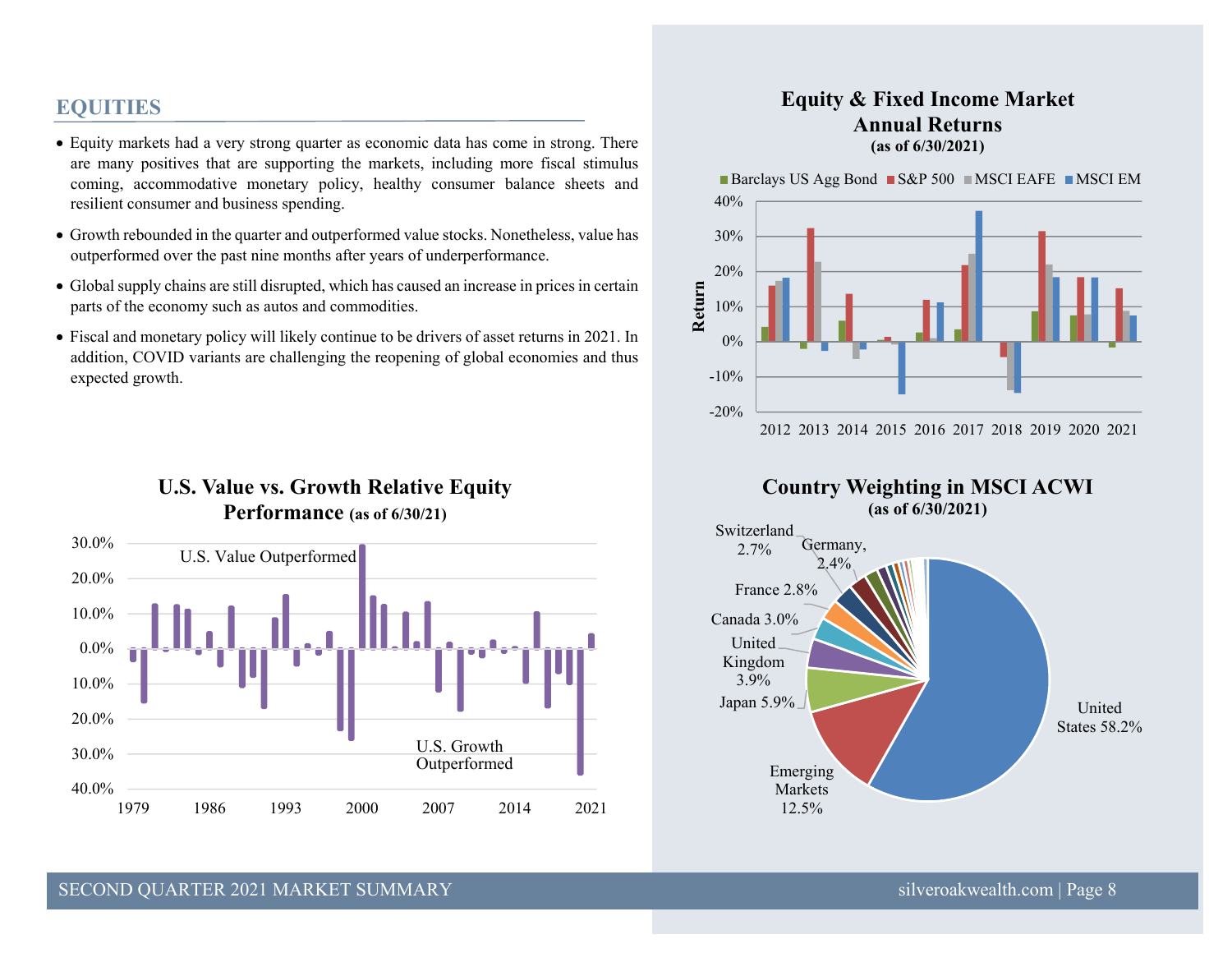## **DOMESTIC EQUITIES**

- The Russell 1000 Index, comprised of large and mid-capitalization stocks, posted a total return of 8.5% during the second quarter. This was the fifth quarter in a row with positive gains. All sectors were up during the quarter except Utilities. On a year-overyear basis, the Russell 1000 Index has increased 43.1%.
- Small capitalization stocks, as represented by the Russell 2000 Index, increased 4.3% during the second quarter. On a year-over-year basis, the index has increased 62.03%. Historically, small caps have led coming out of recessions.
- Corporate earnings are having an exceptionally strong year. While the growth rate will not be sustained, earnings are expected to be strong next year as well.
- Broad market valuations based on P/E have risen to highs last seen in the late 1990s, as markets have rebounded while earnings have just started to catch up. However, valuations across sectors and market caps are not uniform. Over the short-term, valuations tend to have little influence on returns, but over longer periods they tend to be more correlated.

**S&P 500 Earnings Growth**



| <b>Second Quarter 2021 Returns</b> |         |         |          |
|------------------------------------|---------|---------|----------|
|                                    | Value   | Core    | Growth   |
| Mega Cap                           |         | 10.1%   |          |
| Large Cap                          | $5.2\%$ | $8.5\%$ | $11.9\%$ |
| Mid Cap                            | $5.7\%$ | $7.5\%$ | $11.1\%$ |
| <b>Small Cap</b>                   | 4.6%    | 4.3%    | $3.9\%$  |
| <b>Micro Cap</b>                   | 4.8%    | $4.1\%$ | $3.2\%$  |

## **U.S. Equity Market Returns by Major Sector (Securities in S&P 500, Second Quarter 2021)**

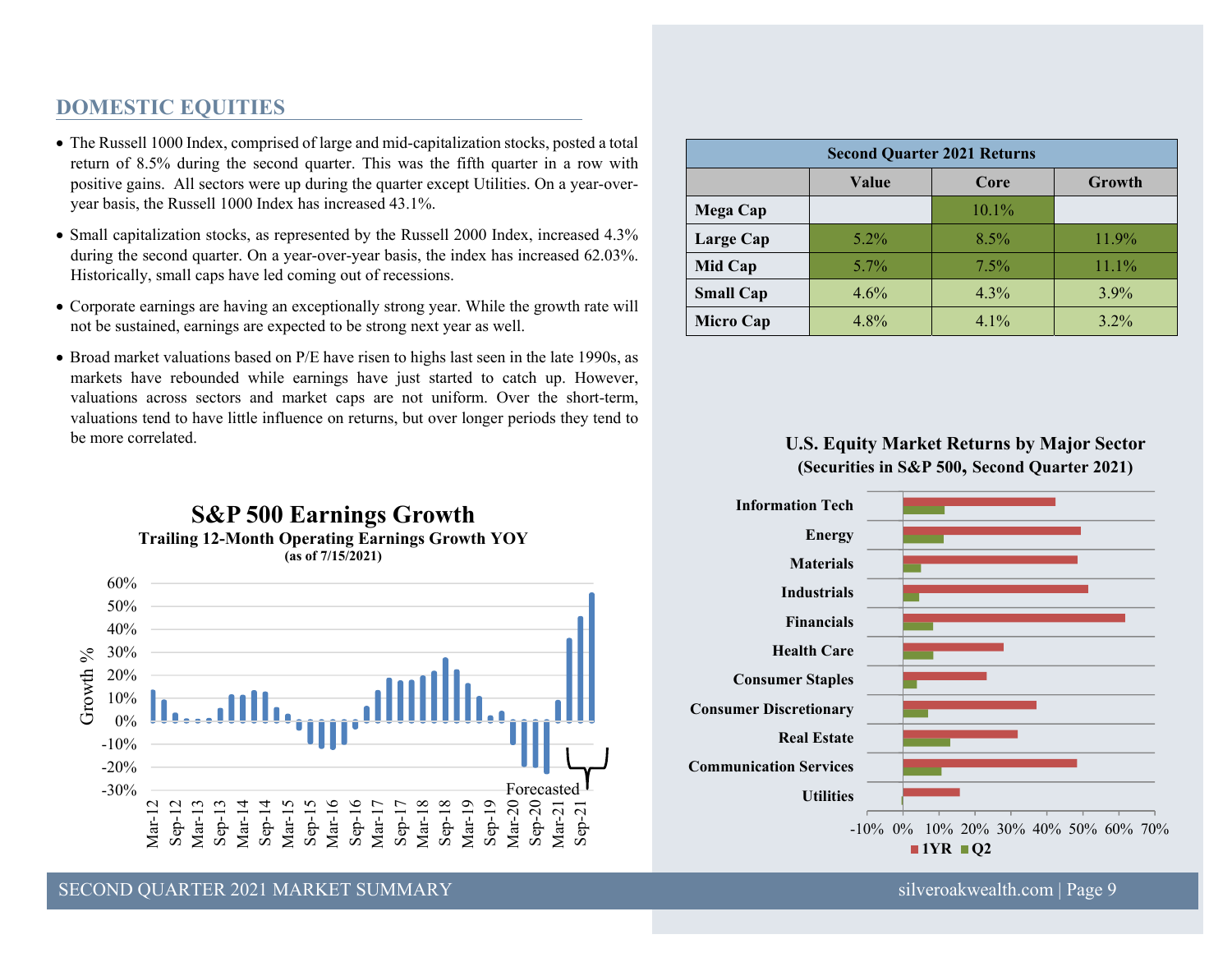## **INTERNATIONAL EQUITIES**

- Developed international stocks, as represented by the MSCI EAFE, were up 5.2% during the quarter. On a year-over-year basis, the EAFE is up 32.4%, performing worse than U.S. domestic equities.
- Emerging market stocks underperformed developed markets during the second quarter as the MSCI Emerging Markets Index rose 5.1%. On a year-over-year basis, emerging market stocks performed better than developed markets with a return of 40.9%.
- China's economic growth came in weaker than expected during the quarter. In addition, the Chinese government has been cracking down on regulatory oversight of major ecommerce companies.
- Japanese equity returns trailed their international peers during the quarter. Japan has had a slow rollout of vaccines compared to other nations as the Japanese government just recently approved foreign-produced vaccines.
- The past few years have seen the rise of populism and de-globalization pressures. Going forward, global asset diversification may provide more benefit than it has over the previous decade.



## **U.S. vs. International Equity Performance (as of 6/30/21)**

## **Non-U.S. Equity Market Returns Second Quarter 2021**



## **Country Weighting in MSCI ACWI ex US (as of 6/30/2021)**



SECOND QUARTER 2021 MARKET SUMMARY SILVER AND SILVER SILVER SILVER SILVER SILVER SILVER SILVER SILVER SILVER SILVER SILVER SILVER SILVER SILVER SILVER SILVER SILVER SILVER SILVER SILVER SILVER SILVER SILVER SILVER SILVER S